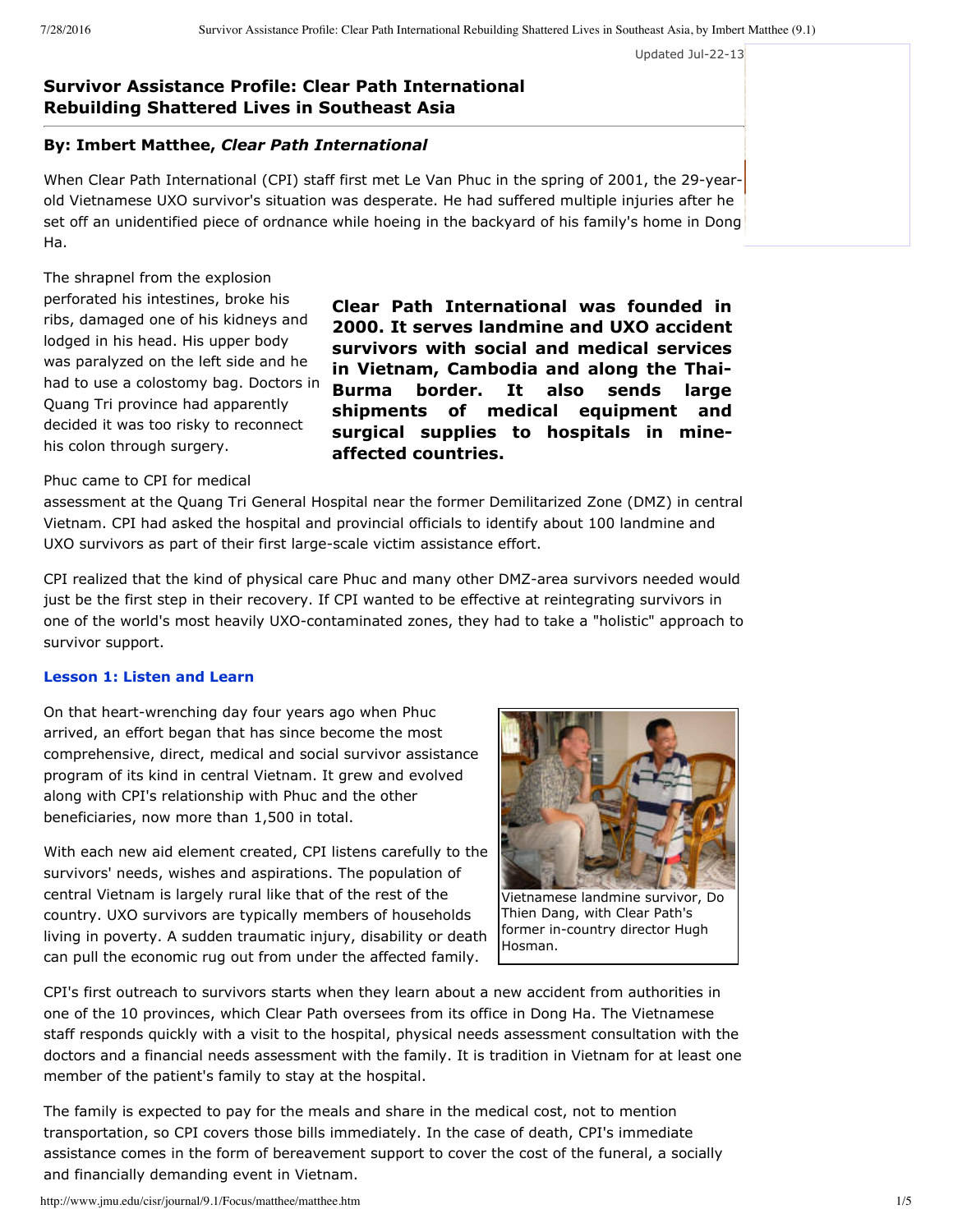## **Lesson 2: UXO and Landmine Injuries are Different**

Clear Path offers the same kind of assistance for post-trauma medical treatment such as corrective internal surgery, eye care or orthopedic operations. Injuries from UXO explosions tend to be more wide-ranging than typical landmine injuries involving the loss of lower limbs. Items of UXO, particularly cluster munitions, are often encountered on the surface, in the grass or hidden in the bush.

Contact with landmines comes from farming or construction accidents, when victims' hands, chest and face are closer to the ground. The shrapnel causes a variety of wounds, from intestinal injuries and upper limb loss to eye and head injuries. The same is true for injuries to children, who often play with the baseball-sized cluster bombs out of curiosity or bravado. Also, phosphorous grenades can causes severe burn injuries to many parts of the body.

Clear Path works closely with a number of specialized health care providers in the central region. The organization helps pay for post-traumatic medical treatment, working with its liaison staff in Hue and Da Nang to arrange transportation, accommodations, nutrition and treatment advocacy.

#### **Lesson 3: Lower the Threshold**

In their relation with the survivors and local government authorities, CPI found they have to be assertive when it comes to outreach and treatment. Culturally, accidents are often believed to be part of a person's preordained fate. As a result, UXO survivors tend to be poor self-advocates and society is not particularly helpful in promoting their treatment.

Add to that the logistical and financial obstacles marginalized families face, and it becomes clear that waiting for victims to ask for help isn't going to happen in a place like Vietnam. CPI learned quickly that they had to seek out the survivors in each of their communities and actively remove each roadblock—real or imagined—to their treatment, recovery and reintegration.

For example, to complement their busy staff at the office in Dong Ha, CPI set up a team of eight mobile outreach workers -most of whom are UXO survivors-in the heavily-affected district of Vinh Linh. With a grant from Adopt-A-Minefield, the workers were equipped with motos so they could easily reach the survivors.



Technicians at Mea Tao Clinic's prosthetics department measure a Karen landmine amputee for a new artificial limb.

The members of the Vinh Linh mobile team act as social workers, conducting an initial needs assessment and following up with every kind of interaction needed to ensure full implementation of each household's "family action plan." As a side benefit, the mobile team also represents an economic development activity because its members are allowed to use the mopeds to moonlight as taxi-drivers or messengers.

## **Lesson 4: Physical Mobility and Recovery is Just the First Step**

Some UXO or landmine accident survivors make quick and full recoveries. But these are the lucky ones. Most have to live with lasting disabilities and need to adjust their gainful pursuits accordingly. Without outside support, this means a reduction in household income from the loss of productivity.

There are several ways CPI could address this problem. Ideally, the survivor has the interest and ability to engage in a vocational training program. But in Cambodia, where we have been designing and implementing such courses for landmine survivors in Kampong Cham province with our partner Cambodian Volunteers for Community Development, we were careful to offer the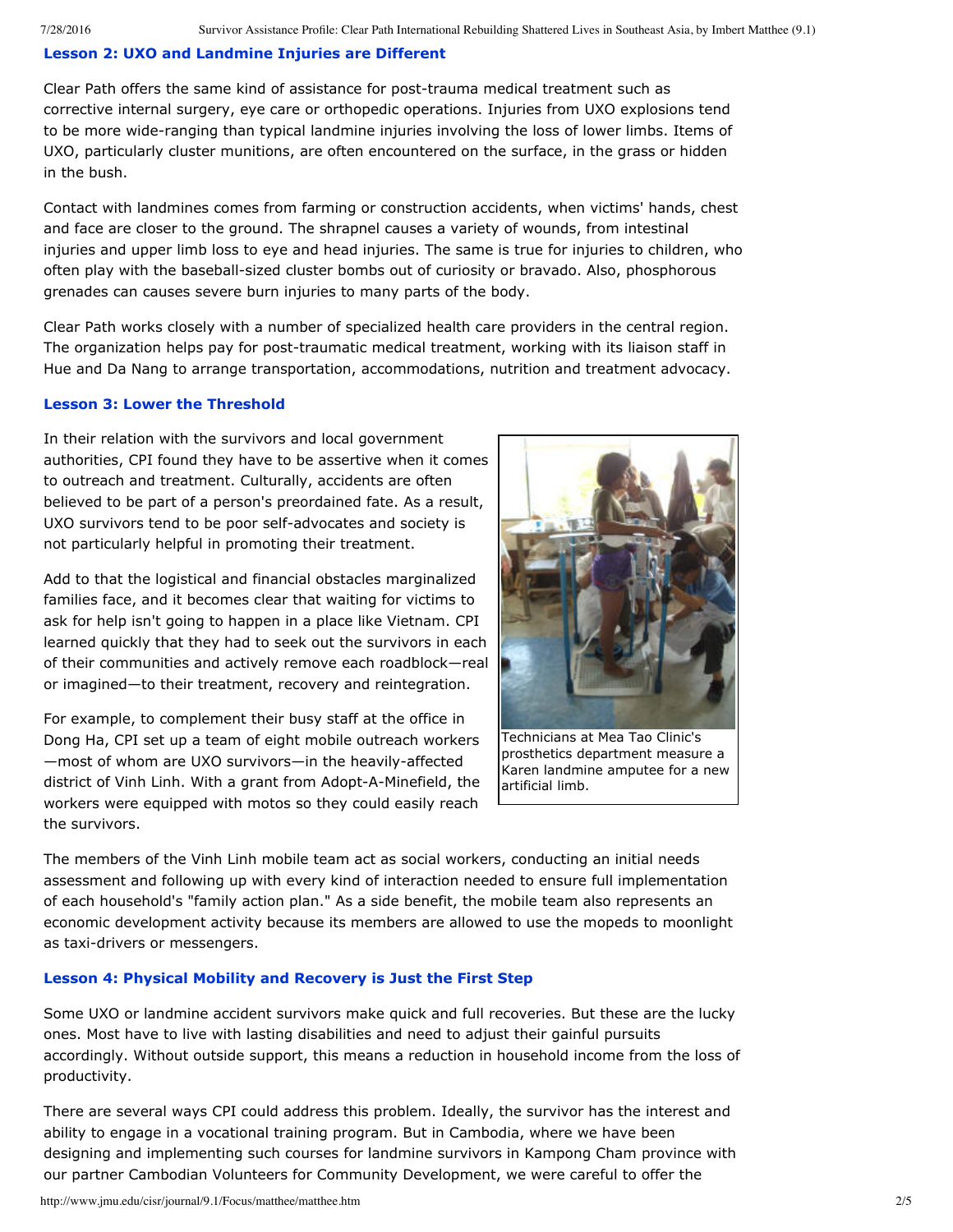same benefit to other members of the survivor household.

This creates a good balance among students at our training center in Stoeung Trung on the Mekong River north of Kampong Cham City. At least one member of the survivor household is represented in the 10-month training course featuring electronics repair, small-engine repair and sewing. More than half are survivors themselves, the remainder close relatives.

Back in Vinh Linh, Vietnam, CPI was similarly flexible about which member of the survivor household participated in our pig breeding training program. They can't assume the survivor is necessarily passionate about the training offered. When the survivor is a child, their personal development priority should be their education. In that case, an older member of the family gets the training and financial assistance for the child's education is offered in the form of a scholarship that pays for books, supplies and the mandatory uniform.

#### **Lesson 5: No Need to Reinvent the Wheel**

Thanks to Hugh Hosman, CPI's expatriate country director in Vietnam, they collaborated with a number of other non-governmental organizations (NGOs) to complement their own services. Wheelchairs, not always the mobility device of first resort but appropriate in some situations, were provided to some beneficiaries by Vietnam Assistance to the Handicapped.

Several UXO survivors now have roofs over their heads because of connection to the East Meets West Foundation, which has a program called Compassion Homes, providing home construction to certain disabled groups. Soon, CPI hopes to be referring younger beneficiaries to the KidsFirst Rehabilitation Village in Dong Ha, where they can be fitted with prostheses, receive medical care and enroll in vocational training.

CPI found several NGOs with specialized services from which our survivor families could benefit. This support allows CPI to save resources and to reach out to more beneficiaries on both sides of the former DMZ. As a survivor assistance organization, they found a comfortable role in being a services advocate for



Former Clear Path in-country director Hugh Hosman and project coordinator Phan Thi Ai Phuong talk to landmine survivor Le Nhung at the office in Vietnam.

their beneficiaries without taking on the full burden of funding the actual services.

At the Mae Tao Clinic in Mae Sot, CPI discovered the need to measure amputees remotely and for improved prosthetics production technology. They are addressing both needs through a partnership with Prosthetics Research Study of Seattle, which had already developed a transtibial alignment system with funding from the Center for International Rehabilitation in Chicago. They only needed a sponsor to help get over the finish line.

## **Lesson 6: Life is Short, Leave a Legacy**

Though CPI has been blessed with ongoing private-sector donor support, it's always hard to predict how long certain assistance programs will remain sustainable. From the beginning, they made a point to include capacity building as a goal for the communities in which they work.

For the past four years, CPI has provided equipment, supplies and technical support to the Da Nang Orthopedic & Rehabilitation Center. As an organization with a near-exclusive focus on providing direct services to landmine accident survivors, strengthening trauma care and rehabilitation capacity is CPI's larger contribution to the affected communities.

Similarly, they funded tools and equipment purchases for the Ernest Burgess Mobility Clinic at the KidsFirst Rehabilitation Village. Also, they met again with the East Meets West Foundation to set up a community-based rehabilitation training center in Le Thuy, Quang Binh province. Here survivors and their family members will learn how to do physical therapy at home.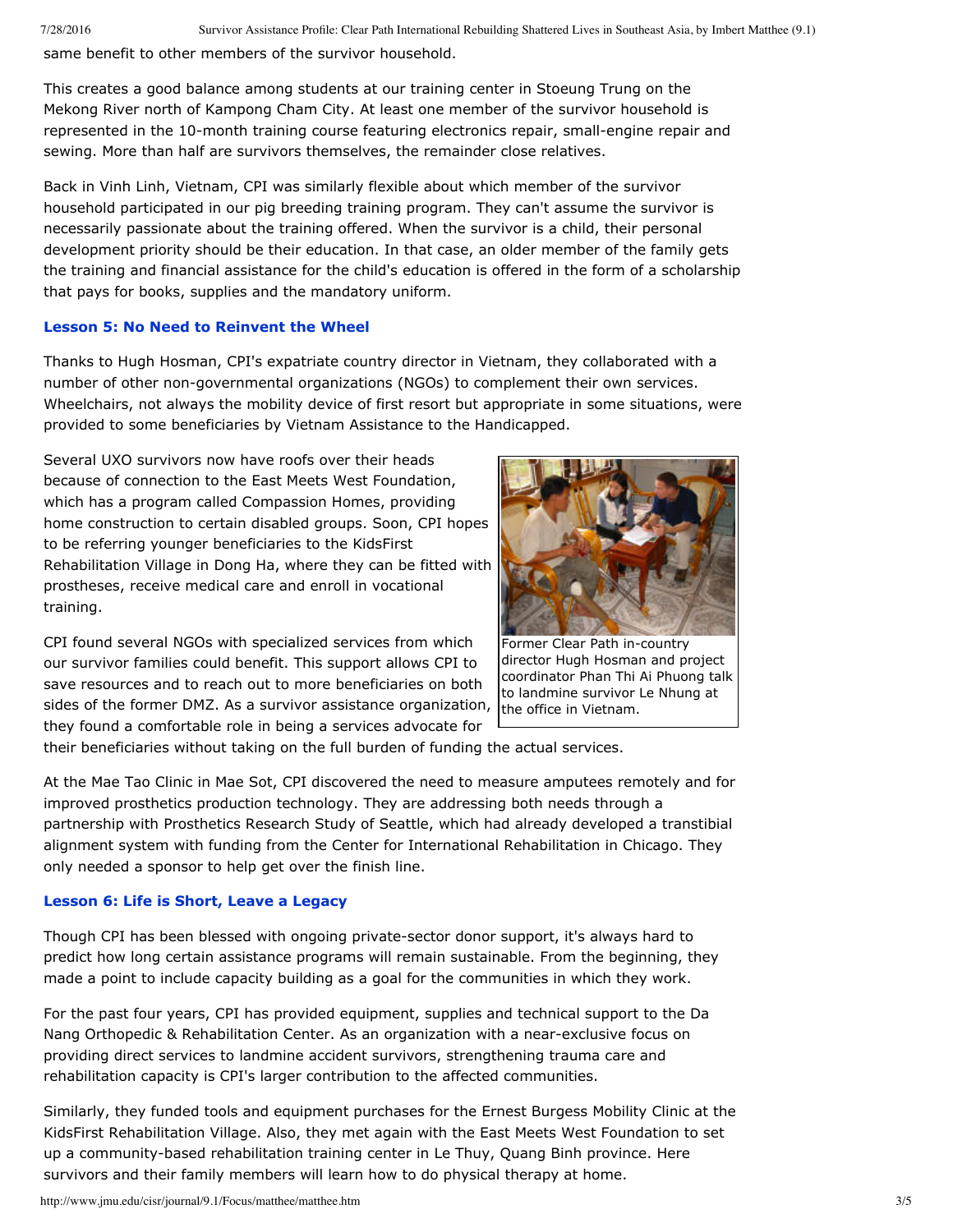7/28/2016 Survivor Assistance Profile: Clear Path International Rebuilding Shattered Lives in Southeast Asia, by Imbert Matthee (9.1)

In Cambodia, the goal is to set up a destination vocational training center in Battambang province and make it self-sustaining through work-study and entrepreneurial activities that will bring in enough to pay the bills.

In Thailand, CPI's legacy comes in the form of construction of the new prosthetics fabrication shop at the Mae Tao Clinic and the creation of a new production shop for Shan amputees north of Chiang Mai.

Through the medical equipment and supplies donations program, trauma patients in mine-affected countries such as Afghanistan, Iraq, Colombia and the Philippines now get better emergency treatment and recover on better beds because of the goods we sent to their local hospitals.

# **Lesson 7: Avoid Creating Dependency**

In a sense, CPI leaves a lasting legacy to individuals by helping them acquire the tools to rebuild their lives. From physical treatment and recovery to peer support and financial stability, CPI has succeeded in keeping impoverished survivor families from going into a downward financial and emotional spiral from which they can't recover. However, CPI doesn't sponsor their every need. And as soon as survivor households have reached a measure of sustainable stability, they reduce or end their support. Assistance is altered about every three years. Of course, they stay in touch to make sure their recovery is on track.

Phuc, CPI's friend in Dong Ha, has almost reached this point. After the group medical assessment in 2001, they supported various medical treatments for him. First, they sent him to the operating room to have his colon reconnected at Hue General Hospital. Because one of his kidneys had been severely damaged in the accident, he developed five kidney stones in the other, so their staff followed up with assistance for that procedure at Hue Medical College. This is where their ongoing



Ho Van Lai, 15, survived a cluster bomb accident in Quang Tri province, Vietnam. Clear Path helped Lai and his family with his long-term recovery.

relationship with Phuc probably saved his life as he turned to CPI's office for support first. The staff responded right away and that got him to the right hospital in time. Doctors indicated his days would have been numbered.

CPI has since supported him with the construction of a new, more accessible bathroom, shower and kitchen. Through support from the East Meets West Foundation, he is a candidate for a Compassion Home. Meanwhile, Phuc is receiving physical therapy at the Quang Tri General Hospital with initial instructions from visiting CPI advisor Wolfgang Brolley.

The family's financial situation is still precarious. Phuc lives with his elderly parents, now in their sixties. His father was disabled after being in a traffic accident and only his mother generates income by collecting firewood. She earns \$14 (U.S.) a month. Clear Path is still seeking a training or work opportunity for Phuc, whose overall health is greatly improved with a revived spirit to match.

# **Lesson 8: There is Always More to Be Done**

Despite everything CPI has done for UXO survivors in central Vietnam, there is still more to be done. Peer support efforts, such as sponsorship of survivor athletes in regional special Olympics, aside, they haven't even begun to address the survivors' psychological recovery from their sudden disability.

Victim's physical recovery and financial stability go a long way in regenerating their confidence